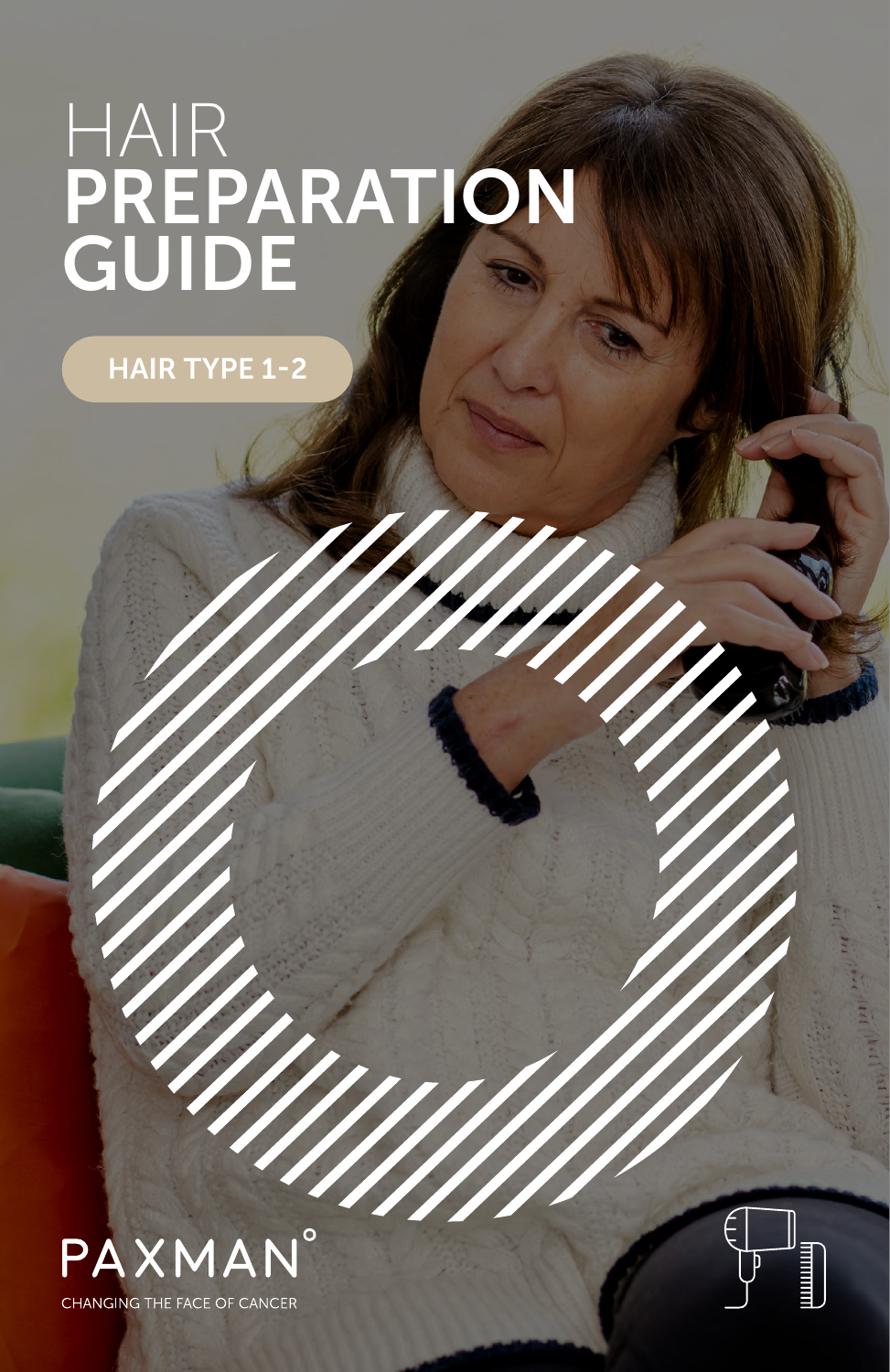

It is important that you prepare your hair before you fit your cold cap on the day of your treatment.

This will help to ensure that you get the best possible results from the scalp cooling process.

#### By prepping the hair, we are aiming to:

- reduce the volume of the hair and get rid of any air pockets which may insulate the scalp
- aid conductivity to ensure heat travels easily away from your scalp
- ensure that the cap is easy to remove once your session is finished

### IDENTIFYING YOUR HAIR - STRAIGHT & WAVY

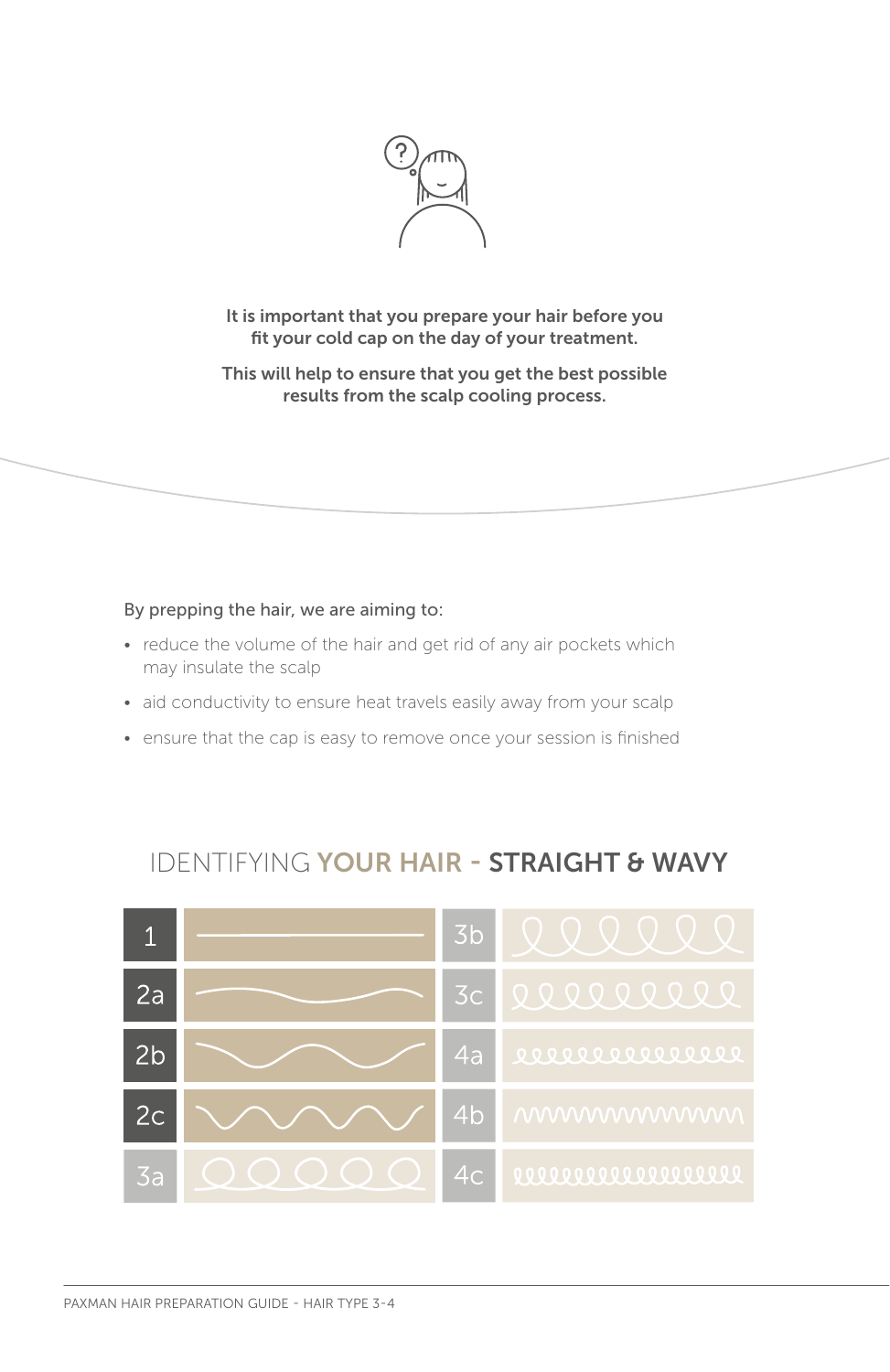Use your spray bottle to dampen your hair. There is no specific amount of water required, as each person's hair is different, but your hair will need to be damp enough to slick your hair back, but not so it is drenched.

There is no need to dampen the lengths of your hair if it is long, just the hair that will be under the cap.

Once you have dampened your hair, push it back and away from forehead, particularly if you have a fringe or bangs, so that you can see your hairline.

Use a small amount of conditioner, about the size of a coin, and smooth over the surface of the dampened hair. You don't need a huge amount or to work it in to the hair, the conditioner is only there to aid the removal of the cap once your treatment is complete.